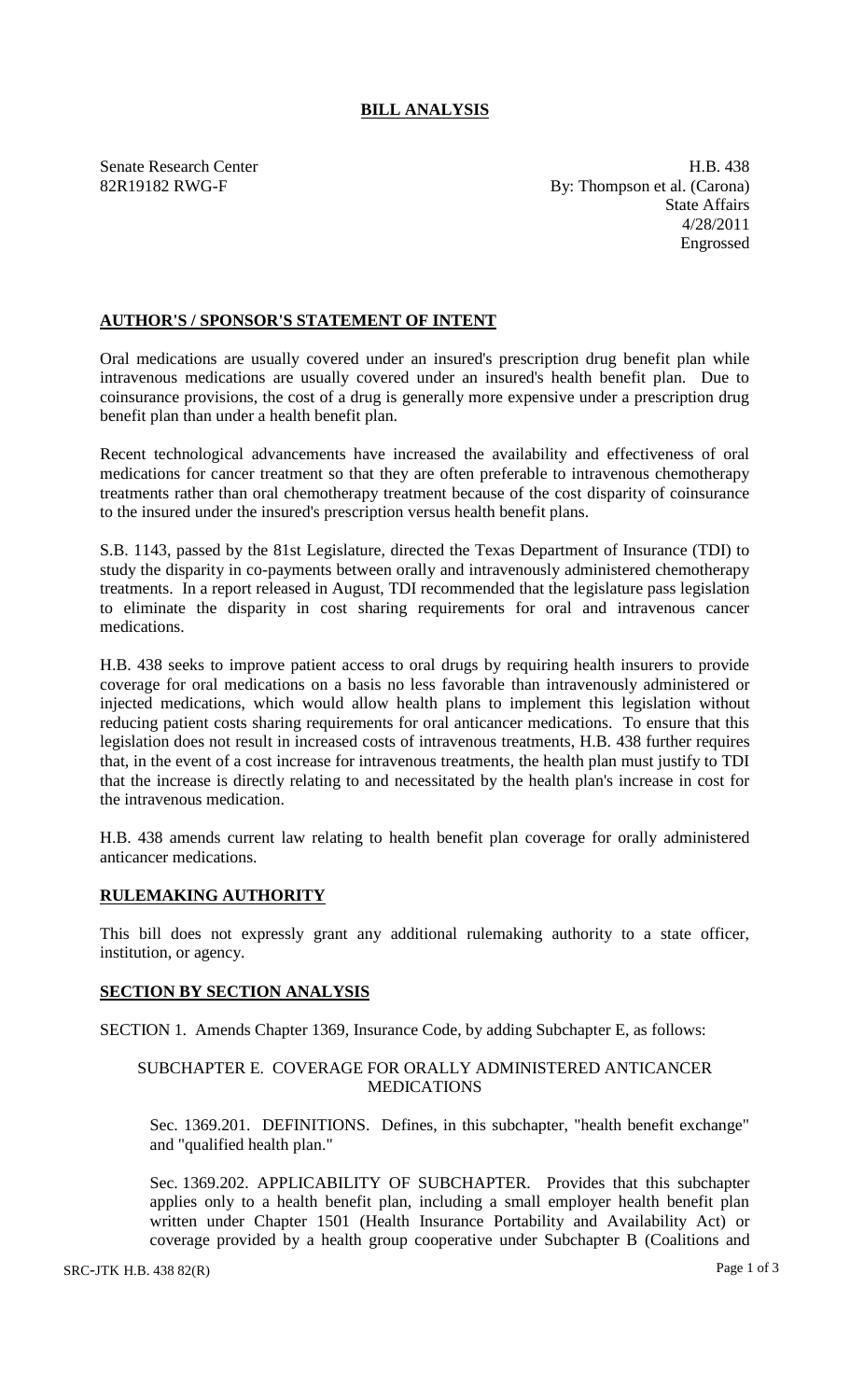Cooperatives) of that chapter, that provides benefits for medical or surgical expenses incurred as a result of a health condition, accident, or sickness, including an individual, group, blanket, or franchise insurance policy or insurance agreement, a group hospital service contract, or an individual or group evidence of coverage or similar coverage document that is offered by:

(1) an insurance company;

(2) a group hospital service corporation operating under Chapter 842 (Group Hospital Service Corporations);

(3) a fraternal benefit society operating under Chapter 885 (Fraternal Benefit Societies);

(4) a stipulated premium company operating under Chapter 884 (Stipulated Premium Insurance Companies);

(5) an exchange operating under Chapter 942 (Reciprocal and Interinsurance Exchanges);

(6) a Lloyd's plan operating under Chapter 941 (Lloyd's Plan);

(7) a health maintenance organization operating under Chapter 843 (Health Maintenance Organizations); or

(8) an approved nonprofit health corporation that holds a certificate of authority under Chapter 844 (Certification of Certain Nonprofit Health Corporations).

Sec. 1369.203. EXCEPTION. (a) Provides that this subchapter does not apply to:

(1) a plan that provides coverage:

(A) only for fixed indemnity benefits for a specified disease or diseases;

(B) only for accidental death or dismemberment;

(C) for wages or payments in lieu of wages for a period during which an employee is absent from work because of sickness or injury;

(D) as a supplement to a liability insurance policy;

(E) only for dental or vision care; or

(F) only for indemnity for hospital confinement;

(2) a Medicare supplemental policy as defined by Section  $1882(g)(1)$ , Social Security Act (42 U.S.C. Section 1395ss);

(3) a workers' compensation insurance policy;

(4) medical payment insurance coverage provided under an automobile insurance policy;

(5) a credit insurance policy;

(6) a limited benefit policy that does not provide coverage for physical examinations or wellness exams;